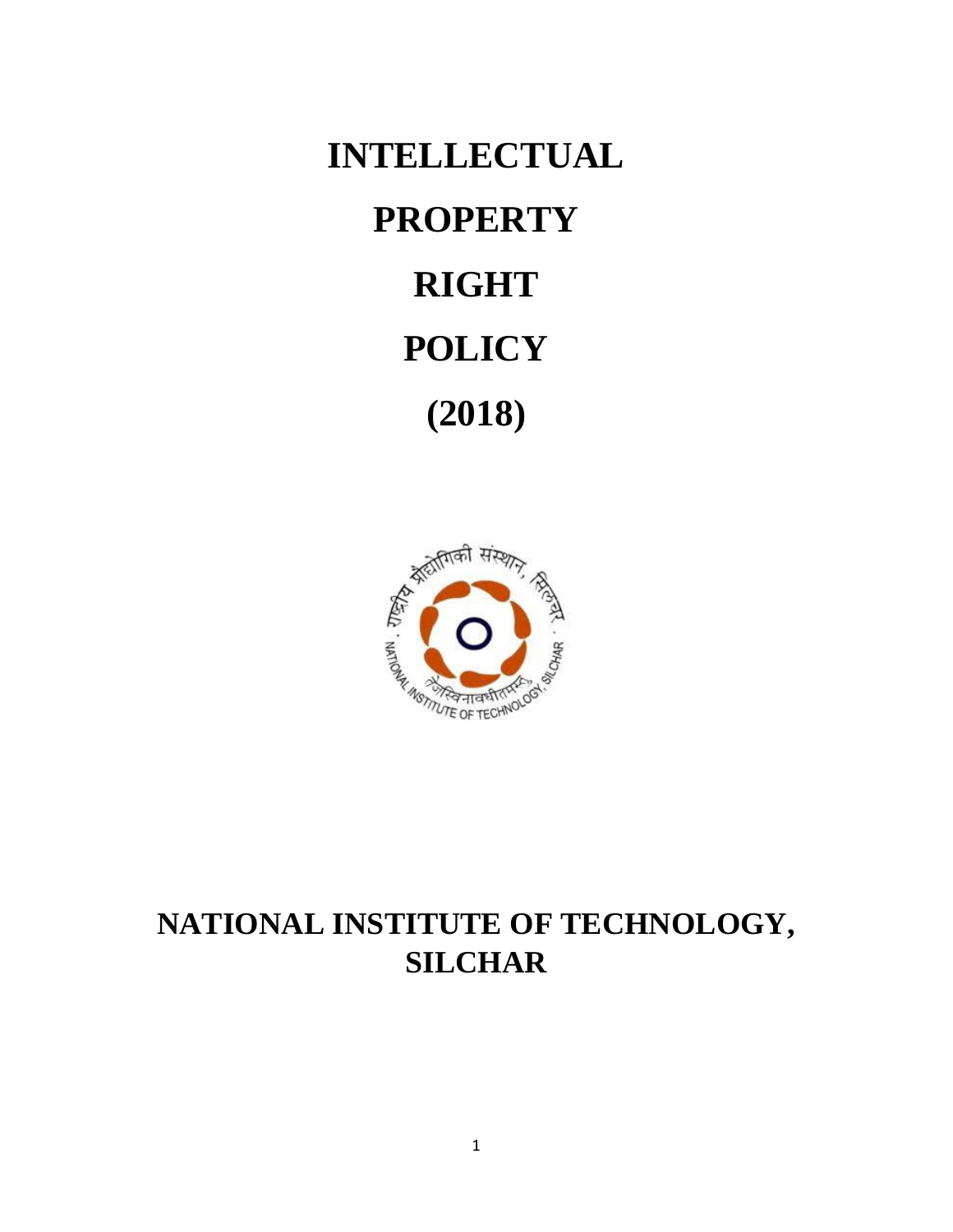# **TABLE OF CONTENTS**

# **SECTION 1 INTRODUCTION**

- **1.1 PREAMBLE**
- **1.2 PURPOSE**
- **1.3 OBJECTIVES**
- **1.4 TYPES OF IP**
- **1.5 DEFINITIONS**
- **1.6 IPR STANDING COMMITTEE (SC) AND ITS ROLE**
- **1.7 TYPES OF ACTIVITIES LEADING TO THE GENERATION OF IP**

# **SECTION 2 INTELLECTUAL PROPERTY POLICIES**

- **2.1 INTRODUCTION**
- **2.2 OWNERSHIP OF INTELLECTUAL PROPERTY**
- **2.3 TECHNOLOGY TRANSFER**
- **2.4 REVENUE SHARING**
- **2.5 INFRINGEMENTS, DAMAGES, LIABILITY AND INDEMNITY**
- **2.6 CONFLICT OF INTEREST**
- **2.7 DISPUTE RESOLUTION**
- **2.8 JURISDICTION**

# **SECTION 3 TRANSFER AND USE OF IP IN NIT SILCHAR**

- **3.1 INTRODUCTION**
- **3.2 MATERIAL TRANSFER AGREEMENT (MTA)**
- **3.3 POLICY FOR IP LICENSING AND ASSIGNMENT**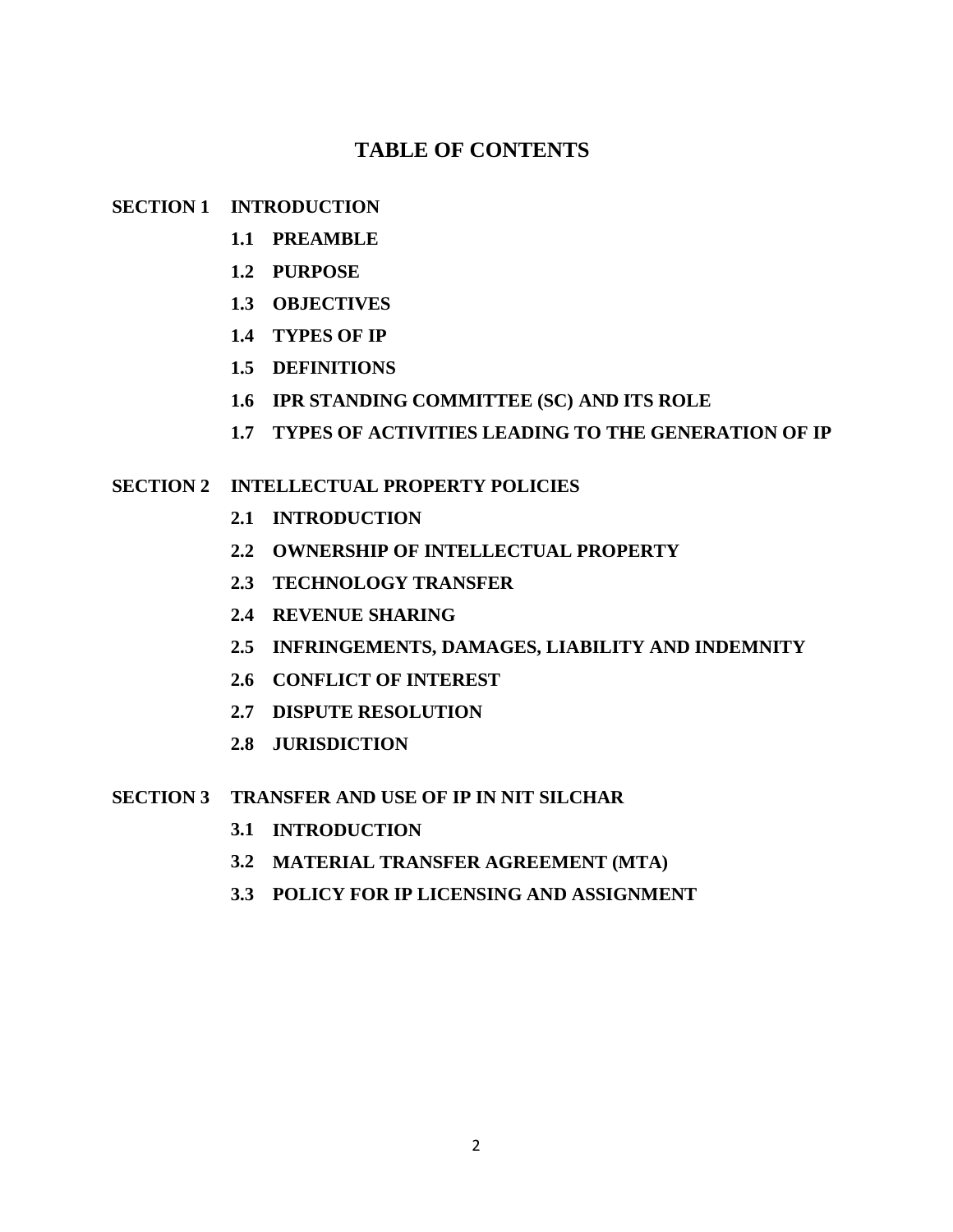# **SECTION 1 INTRODUCTION**

#### **1.1 PREAMBLE**

As joint ventures of the Government of India and the respective State Governments, the 15th Regional Engineering College (REC) was established at Silchar, Assam in the year 1967 with the prime objective of imparting quality technical education throughout the country and to foster national integration. Functioning for more than 3 decades as a REC, the institute was transformed and upgraded to National Institute of Technology, Silchar (NITS) (An Institution of National Importance) with the status of Deemed University on 28th June 2002 on the basis of the report of the High Powered Joint Expert Committee of AICTE and UGC under the chairmanship of Prof. S. K. Joshi, Director General of Council for Scientific and Industrial Research (CSIR). Presently, NITS has dedicated itself in providing the technical manpower and know-how with a mission of remaining one of the leading centers of teaching, research and extension in Engineering and Technology through total commitment to excellence in every endeavor.

In this contemporary world, Intellectual property (IP) plays a vital role in preserving and commercializing the intellectual outcome of an Institute. The Intellectual Property Rights (IPR) Policy of the institute is needed not only to preserve the output of NITS but also to create awareness among the faculty, staff and students of NITS and to know about its influences in the world at large. This Intellectual Property Rights (IPR) policy of the institute is expected to promote a competitive and conducive environment for both the curiosity driven and market-driven research and development activities conducted at the Institute level so as to protect the creation of original works of authorship. Also, it is in consonance with the National IPR Policy of Government of India, 2016.

### **1.2 PURPOSE**

The purpose of the IPR policy of NITS is to:

- I. Provide a conducive environment leading to the development of Intellectual Property.
- II. Facilitate, encourage, promote and safeguard scientific inquiry, research pursuits and the academic freedom of its faculty, researchers and students.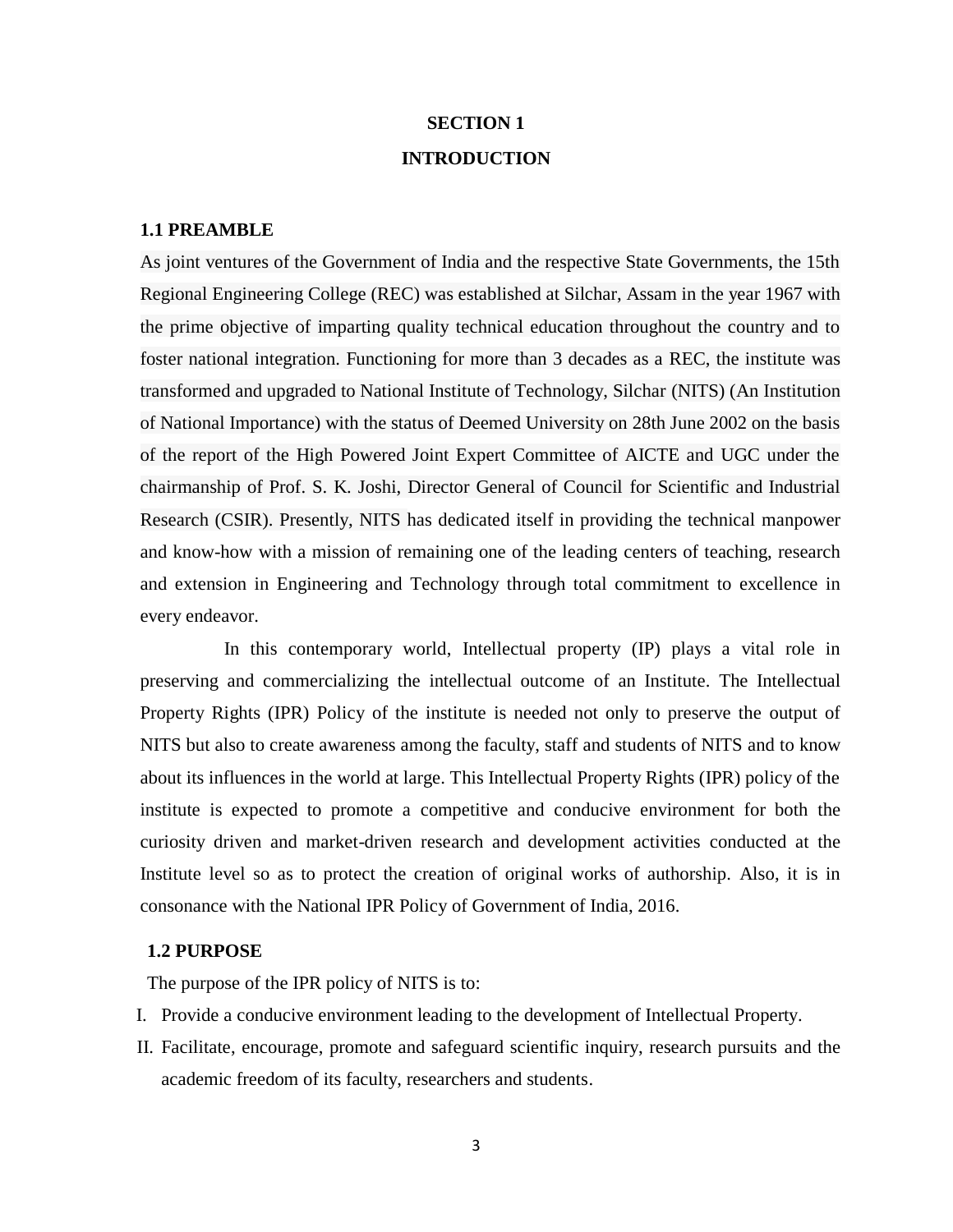- III. Provide a clear understanding of the rights and responsibilities of the faculty, staff, and students so as to protect the interests of the Institute and its members
- IV. Establish an IPR management policy and procedural guidelines for converting the knowledge generated in the Institute to wealth through IP commercialization
- V. Enabling the Institute to secure sponsored research funding at all levels of research
- VI. Empowering the Institute to make beneficial use of such developed IP for the maximum possible benefit of the creators, the Institute, and the Nation at large.

#### **1.3 OBJECTIVES**

The objectives of the IPR policy of NITS are as follows:

- I. To protect the intellectual property generated in the Institute from the scientific tasks and offer a scope for wealth generation;
- II. To urge all faculty, staff and students to document their IP, so that it could be protected and applied to the gain of the country, the institute and the concerned inventors;
- III. To provide a single window interference system for all IPR related issues;
- IV. To provide legal support, wherever necessary, to defend and protect the intellectual property rights obtained by the Institute against any infringement/ unauthorized use;
- V. To create an environment for acquiring new knowledge through innovation and research, compatible with the educational vision and mission of the Institute;

#### **1.4 TYPES OF INTELLECTUAL PROPERTY**

The intellectual properties has been broadly classified and illustrated as follows:

- a) Patents
- b) Copyrights
- c) Trade/Service marks
- d) Industrial designs
- e) Software programmes
- f) Business models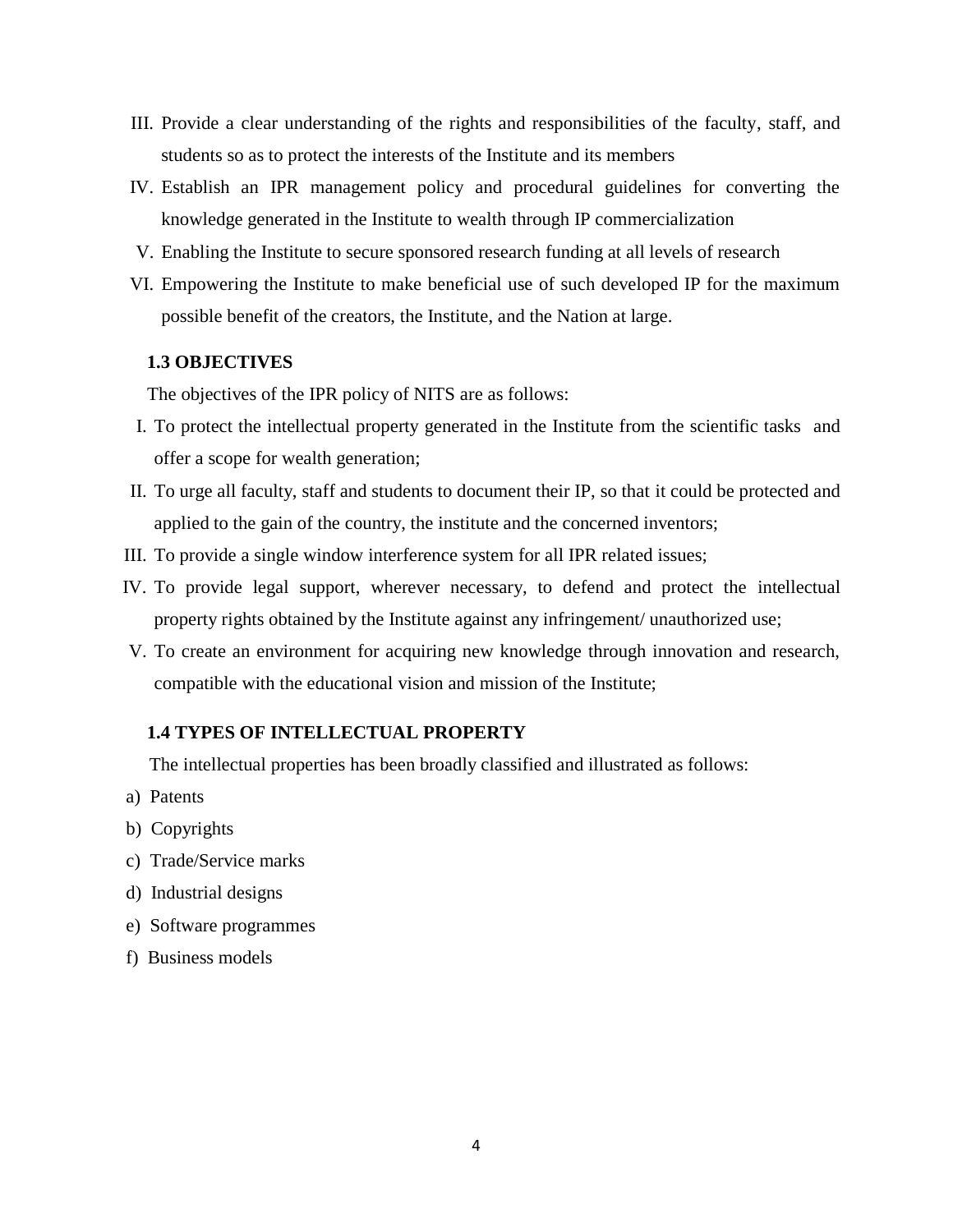#### **1.5 DEFINITIONS**

- **a)** *Patent* is the exclusive right granted for a particular invention, which may be a product or a process for providing a new way of execution or bring a new technical solution to a problem.
- **b)** *Copyright* is an exclusive right given to the author of the original literary, architectural, dramatic, musical and artistic works; cinematograph films; and sound recordings.
- **c)** *Trade/Service mark* means a mark capable of being represented graphically and which is capable of distinguishing the goods or services of one person from those of others and may include shape of goods, their packaging and combination of colors.
- **d)** *Industrial Design* means only the features of shape, configuration, pattern, ornament or composition of lines or colors applied to any article whether in two dimensional or three dimensional or in both forms, by any industrial process or means, whether manual, mechanical or chemical, separated or combined, which in the finished article appeal to and are judged solely by the eye; but does not include any mode or principle of construction or anything which is in substance a mere mechanical device.
- **e)** *Software programmes* refer the codes developed by the institute researchers, students and faculty that are not usable by a second party without permission.
- **f)** *Business models -* Models for business strategy developed by institute personnel that are not usable by others without permission.
- **g)** *First Party -* National Institute of Technology Silchar (NITS).
- **h)** *Second Party -* Faculty, Supporting Staff, Project Staff and Students of NITS.
- i) Faculty means a professionally qualified person who conveys his/her knowledge to the learners through teaching and research at NITS. He/she may be as a full time employee, or a visiting professor appointed by NITS. (Note: this definition of faculty is meant only for the purposes of this document and in not intended to replace the definition of faculty in the statutes or any other documents of NITs or NIT Silchar.)
- ii) Supporting Staff is the person who helps the relevant members to carry out the research, development, teaching or any other related activities.
- iii) Student means an individual who enroll himself/herself as full time, part-time or exchange student from other universities/colleges for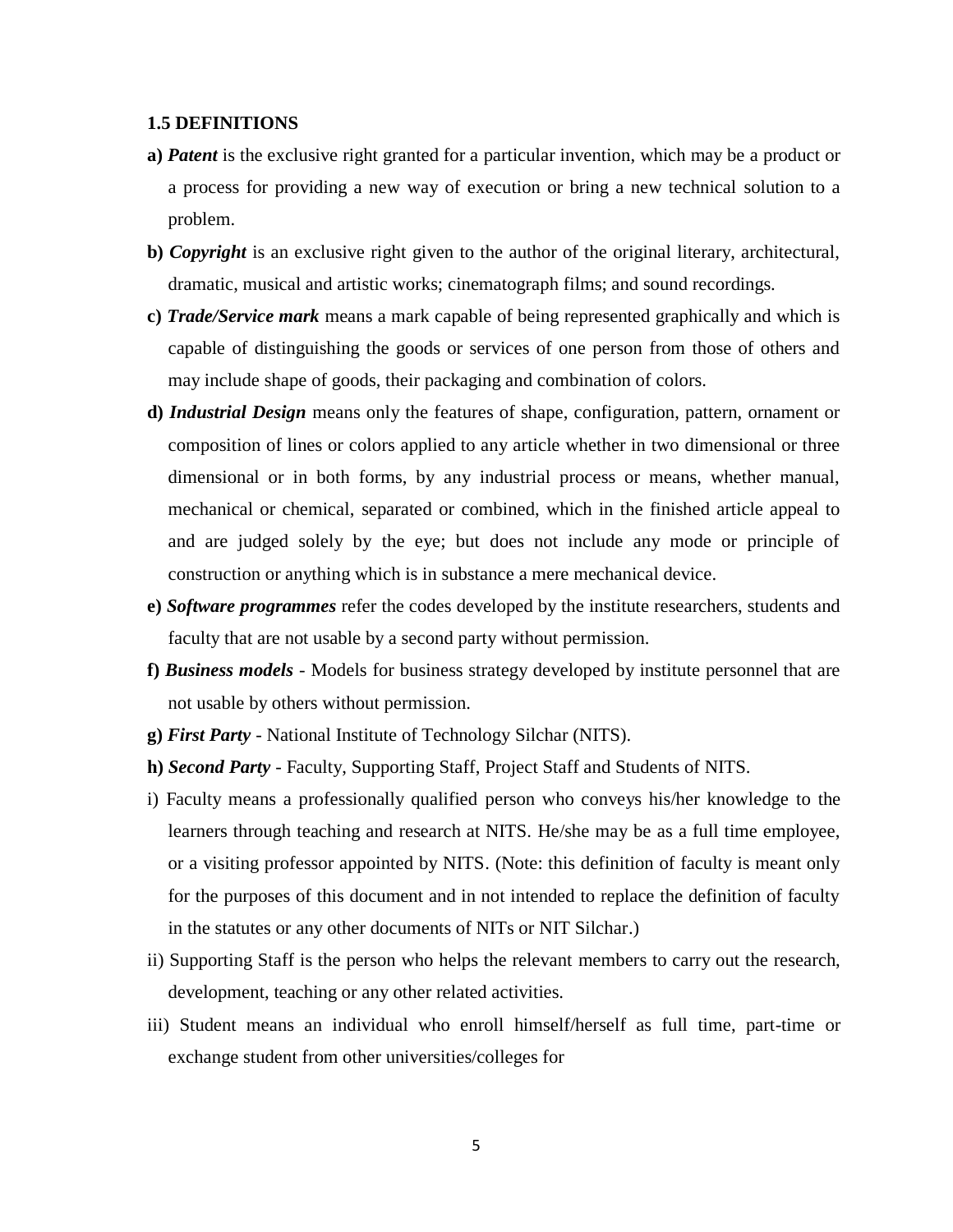- iv) Project staff means a person who is temporarily employed under a research project, consultancy or any other activity carried out by NITSy on a contract basis.
- **m)** *Third Party* Any organization with whom the First or the Second Party interacts for any activity by exchanging cash or kind.
- *n) Activity* Practices related to teaching, research, consultancy, generation and dissemination of information carried out by a person or an Institution independently, or collaboratively.
- *o) Inventor(s)* A responsibleperson or a group of persons deal with the creation of an IP. In case, creation of IP is associated with more than one inventor, one of them, from NITS, would function as a *Lead Inventor.*
- *p) Visitor* A person visiting under a collaborative activity or associated work at NITS. It is expected that the visit has been approved by competent authority of NITS.
- **q)** *Associated Agreement* Document created with mutual consent of involved parties defining the rights, roles and responsibilities of each of the parties, such as, Memorandum of Understanding (MoU), Memorandum of Association (MoA), Research Agreement, Consultancy Agreement, Non-Disclosure Agreement (NDA), etc.
- **r)** *Non-Disclosure Agreement (NDA)* The agreement intends to protect proprietary or confidential information among the parties involved in executing a NDA.
- **s)** *Invention* –includes but is not limited to any new and useful design, process, formula or machine conceived or first reduced to practice in whole or in part, defined within the purview of the Patent Act. The inventions result in but not limited to Patent, copyright works, software, designs, PCB and circuit layouts. Inventor(s) are person(s) who produce an invention.
- **t)** *Design Registration* –is registration of the novel non-functional features such as shape, or ornamentation of a product.
- **u)** *IPR Committee* **–** is a committee formed by NITS management and is the sole authorized body to handle all IPR related issues and conflicts
- **v)** *Licensing* is the practice of renting the Intellectual Property to a third party
- **w) Patentee –** means the person for the time being entered on the Register of Patents kept under the Indian Patents Act 2002 as the generator or proprietor of the patent.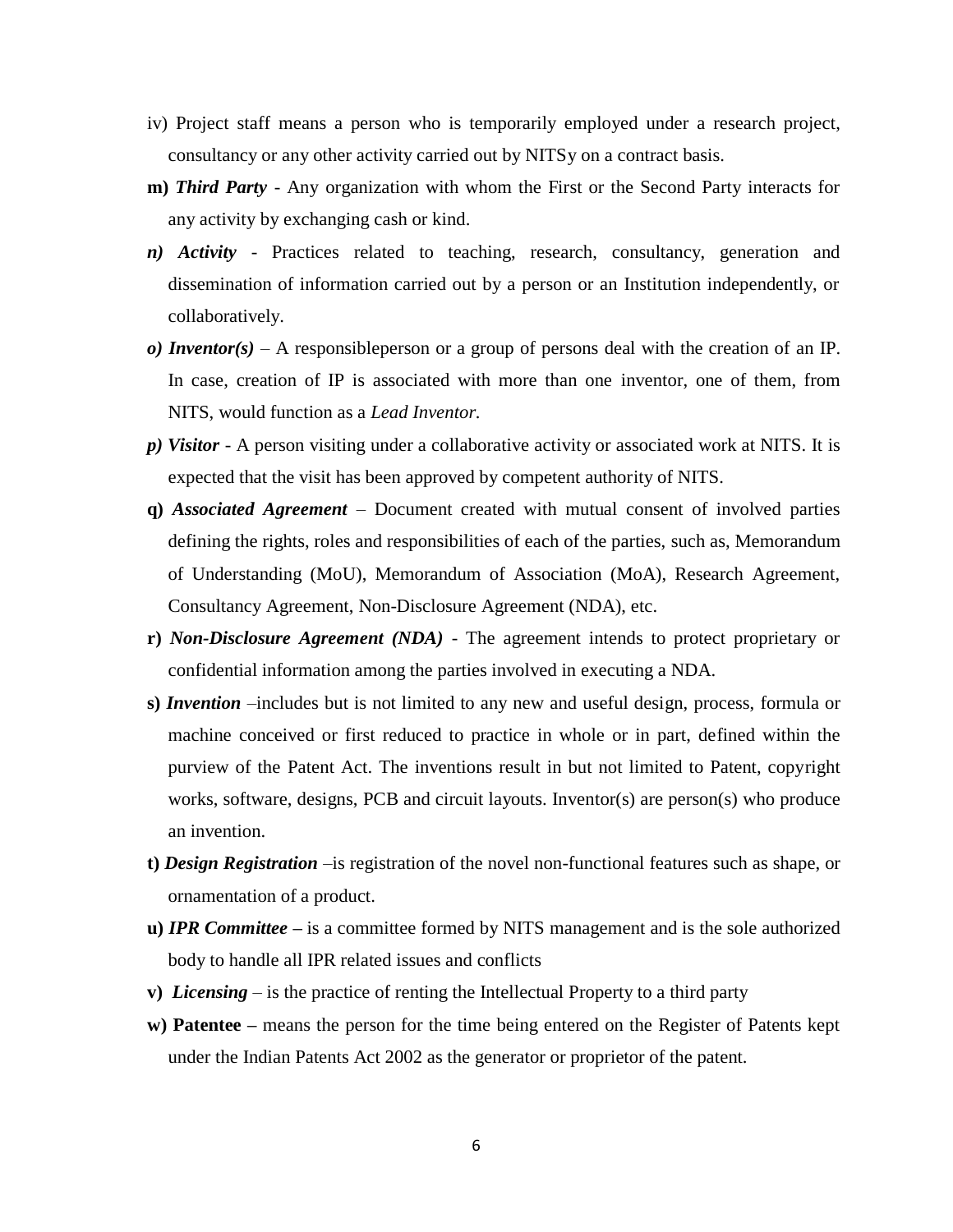**x) Revenue –** It is any payment received as per an agreement by the institute usually for the legal use of IP through a license.

**y)** *Conflict of Interest* – or a 'Potential Conflict of Interest' exists when an inventor/author is or may be in a position to use either creative work or influence for unmerited personal or family gain.

#### **1.6 IPR STANDING COMMITTEE (SC) AND ITS ROLE**

The IPR Standing Committee will be the leading administrative body, which will be responsible for formulating the procedures and to implement the IPR policy of NITS. IPR Standing Committee would also clarify any issues/appeals related to IPR policy. The members of IPR Standing Committee include:

| Dean $(R&C)$                 | Chairperson (Ex officio)      |
|------------------------------|-------------------------------|
| Coordinator(s), IPR cell     | Member Secretary (Ex officio) |
| Associate Dean $(R&C)$       | Member (Ex officio)           |
| Director's nominee from NITS | Member                        |

Director's nominee (from legal background) Member

Subject Expert in the relevant area Special invitee nominated by the Director

The function of IPR Standing Committee would be the following:

(a) To form expert groups with members from different background to assess the proposals for filing IP.

(b) To create and finalize procedures and guidelines for the effective implementation of the IPR policy at NITS.

(c) To provide record of the filled IPs and to track the various IPs filed so as to ensure a speedy and hassle free IP process.

(d) To facilitate IP protection by drafting agreements.

(f) Providing guidelines for IPR related documentation including creating infrastructure for the same.

(g) Conducting IP awareness programs for educating faculty/ students/ supporting staff/ project staff/ visitors.

(h) To approach external funding agencies for generating funds to promote the IPR activities.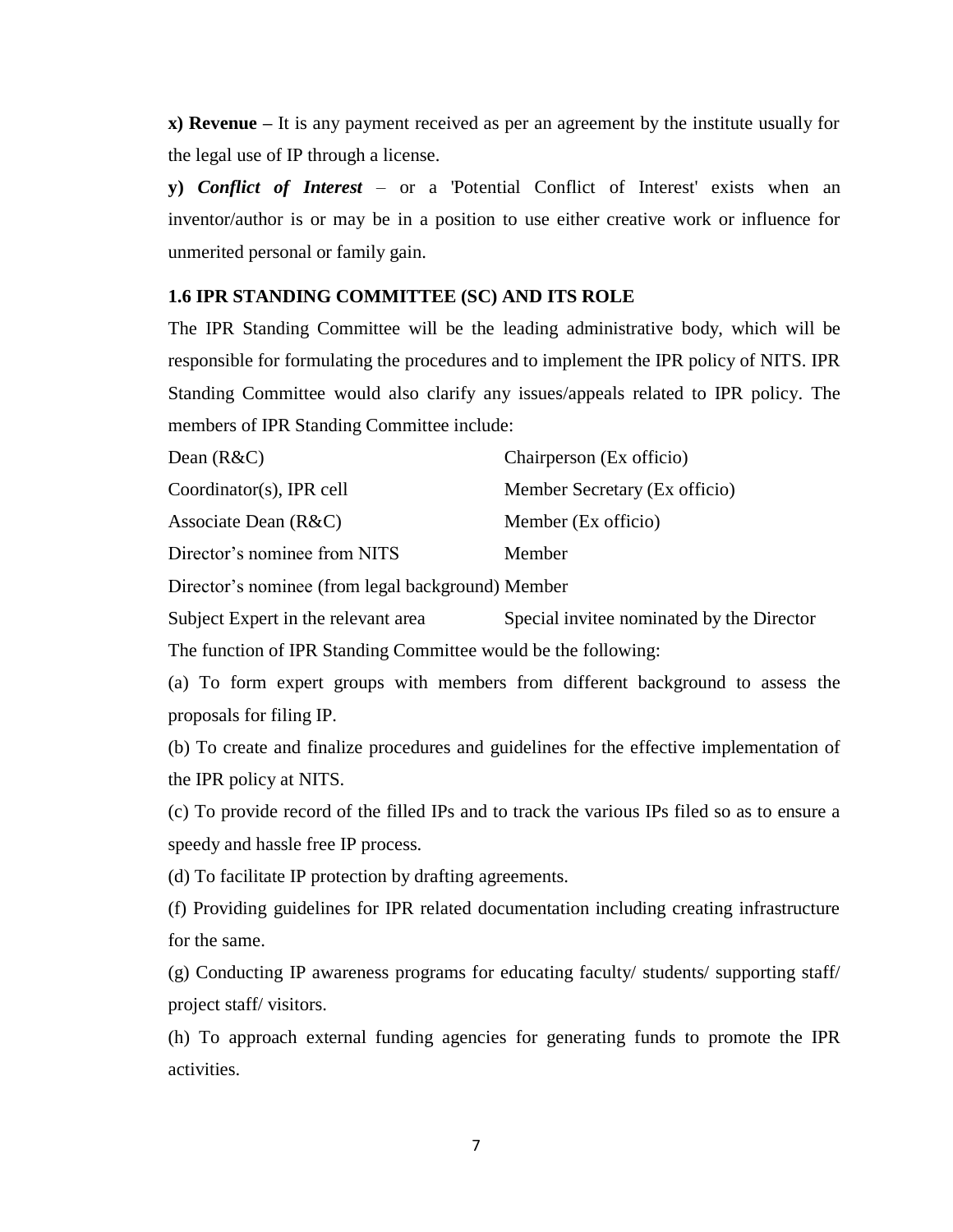(i) To collaborate with organizations for filing, licensing/assigning of IPR to generate revenue through commercialization.

(j) Release of IPR to Inventor(s) and/or Third party(ies) without violating the IPR policy of NITS.

(l) Solving disputes regarding ownership of IP, violating the IPR policy, processing of IP proposals, procedures adopted for implementation of IPR policy.

(m) To take over the issues related to the violation of IPR policy of the Institute and to report the same to the Director for necessary action.

(n) To encourage and implement the IPR policy in a proactive manner for the shared benefits of both the inventor and institute.

IPR Standing Committee may seek the opinion of expert group(s) formed with members from within and/or outside NITS.

#### **1.7 TYPES OF ACTIVITIES LEADING TO THE GENERATION OF IP**

The various Research and Development activities performed in NITS can generate different types of IPs which are illustrated as follows:

a) Research done by a faculty/staff/student/visitor in the normal course of his/her engagement at NITS with funds coming from NITS (this would include research projects undertaken by students under the supervision of the faculty member);

b) Research done through the sponsored projects by a faculty/staff/student;

c) Collaborative projects and researches performed with other institutions including government departments and agencies, PSUs and Private companies located in India;

d) Collaborative research with foreign institutes/universities and companies; and

f) Any combination(s) of the above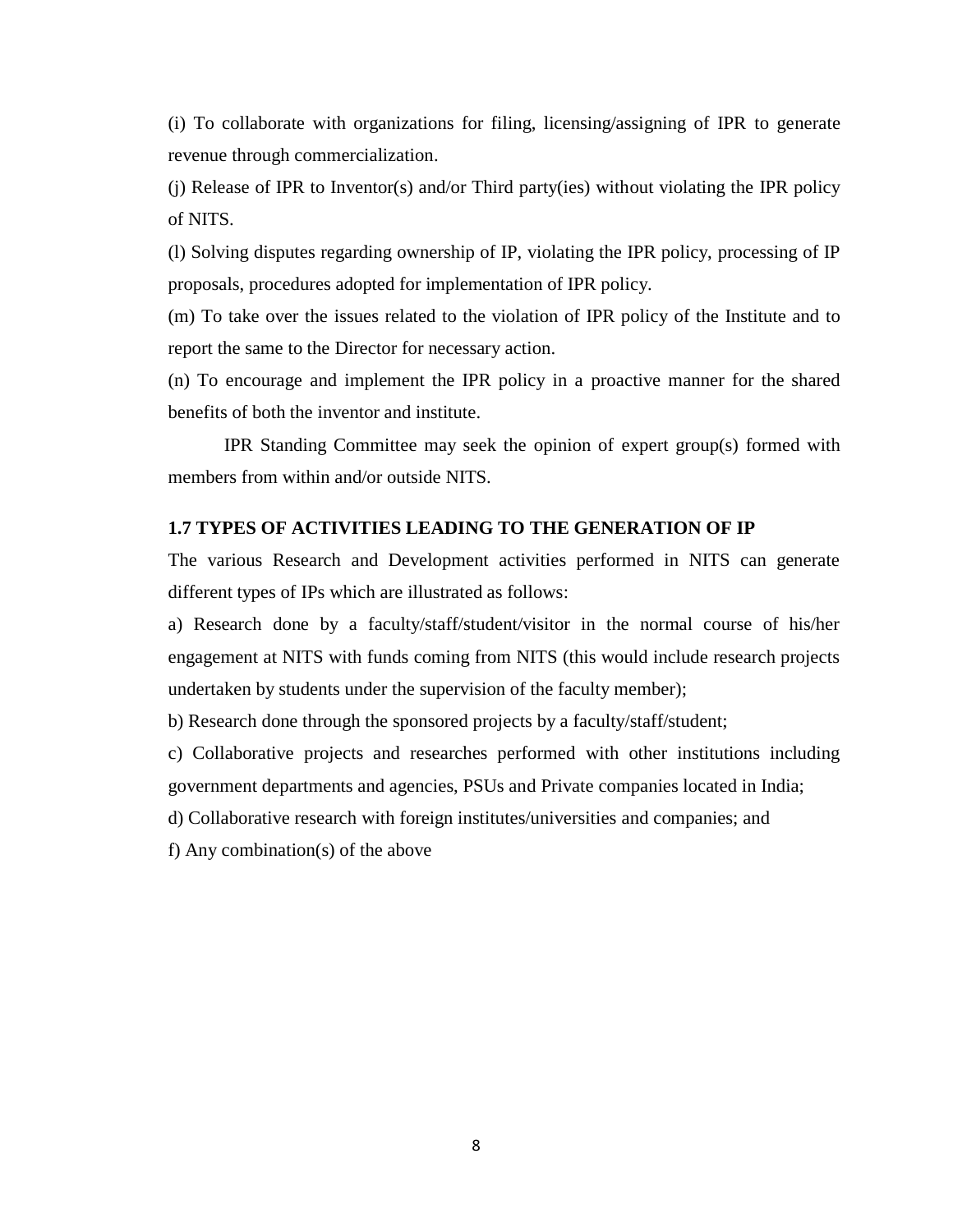# **SECTION 2 INTELLECTUAL PROPERTY POLICY**

#### **2.1 INTRODUCTION**

The vision of NITS is to bring excellence in research and education and to share and accumulate knowledge. This leads to the generation of new Intellectual Property (IP). For the benefit of the society, it is equally important to protect, develop and to commercialize the IP. The newly created IP holds the conformations which should be disseminated at the earliest so as to carry out further research. The scientific community is not deprived of its right to knowledge for which the newly created IP is needed to be clearly defined. Clarity on ownership of IP restricts the interest of both the society and the inventors.

This IP policy is applicable to all personnel belonging to NITS and covers all different classes of Intellectual Property - Patent, Copyright, Design, Registration, Trademark, and Confidential Information.

#### **2.2 INTELLECTUAL PROPERTY OWNERSHIP**

#### **I. Patent, Copyright on Software, Industrial design and Business models**

#### *(A) Intellectual property is owned wholly or exclusively by NITS if:*

i. It has been developed either solely with the use of funds / facilities provided by NITS or with a mix of funds/facilities of NITS and external agencies but without any formal associated agreement.

ii. It has been developed with the use of external funds/facilities, including, that of sponsored research and consultancy projects without any associated agreement.

iii. It has been developed under any contract arrangement including "work for hire", work commissioned and/or outsourced by NITS.

iv. It has been developed pursuant to a written agreement where ownership has been transferred to NITS.

v. It is not assignable to an individual or a specific group of identifiable contributors, i.e. software or technology or process developed over a period of time with contribution from different individuals of / for NITS.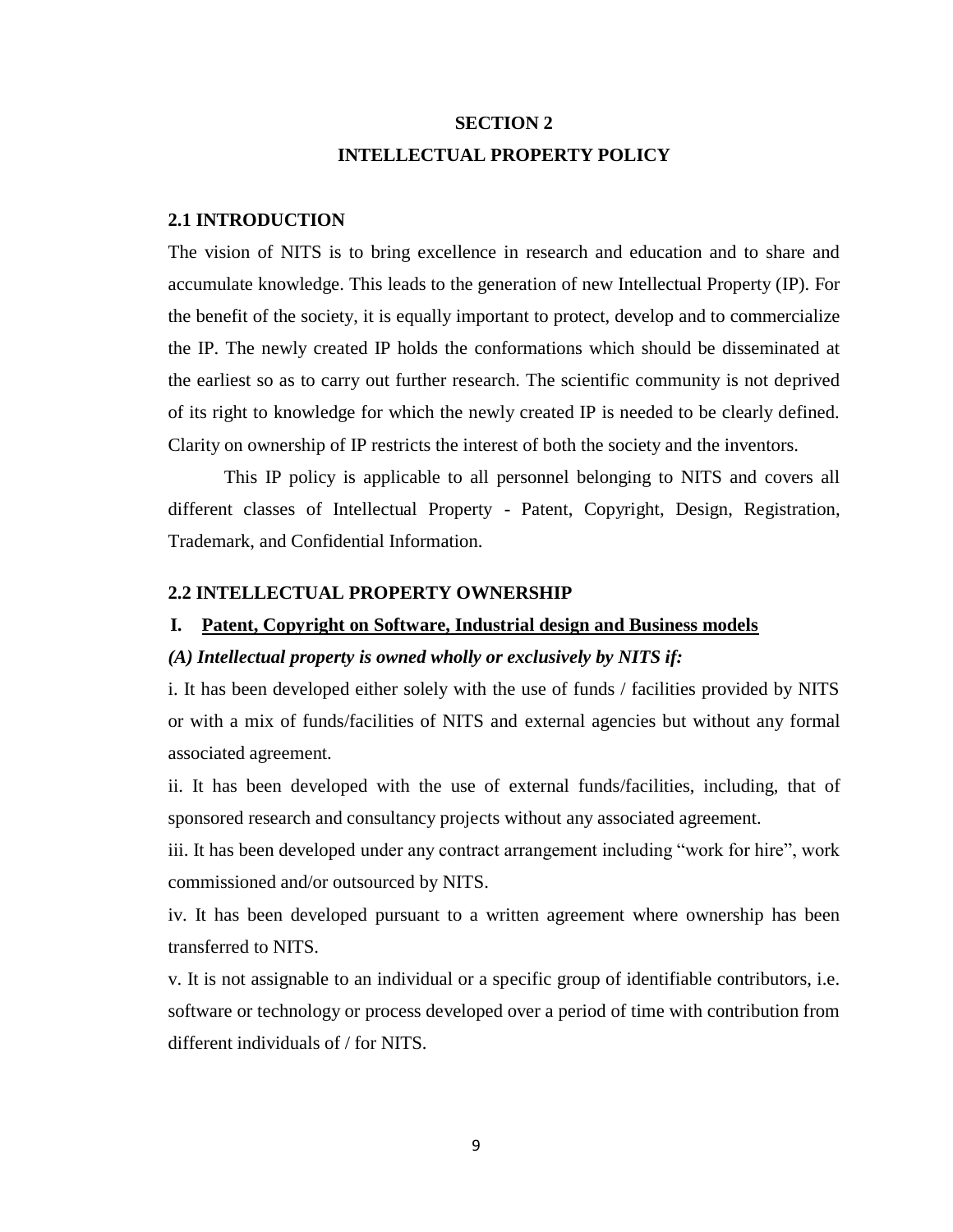# **(B)** *Intellectual property can be owned by Third party (ies) (exclusively or jointly with NITS) if:*

i. It has been developed with external funding from Third party(ies) including sponsored research, consultancy projects and other collaborative activity(ies) with a formal associated agreement.

ii. It has been developed without external funding from third parties under collaborative project(s) or activity (ies) with Third party (ies) with associated agreement(s).

iii. It has been developed out of the work carried out by NITS faculty/student/project staff/supporting staff during their visit to a Third party Institution/organization.

#### *(C) The Intellectual property can be owned by the Inventor(s) if:*

None of the situations defined above for NITS or Third party ownership applies, and the IP is unrelated to the inventor's engagement with NITS. For faculty and staff, the engagement implies responsibilities associated with the employment. It is also expected that the person concerned would have pursued these activities outside of normal working hours of NITS.

#### **II. Copyright other than Software**

i. All ownership of copyright works rests with the creator except if the work is produced during the course of sponsored or collaborative activity and with specific provisions related to IPR in contract.

ii. The ownership of the copyright will rest with the Institution if it is created with significant use of resources of the Institution and as decided by the IPR committee.

iii. The ownership of copyright of teaching material developed as a part of academic programs rests with the Institution.

iv. Copyrights of thesis, dissertations, term papers, laboratory records, and of other documents that are produced by a student during the course of his/her study will reside with the student creator and supervisor(s) unless restricted by an associated agreement and/or research carried out using facilities that have come to NITS with preimposed IP protection restrictions. It is the responsibility of the author/creator that their creation does not violate any copyright rules or ethical standards. NITS reserves all right to display the thesis in soft and hard forms.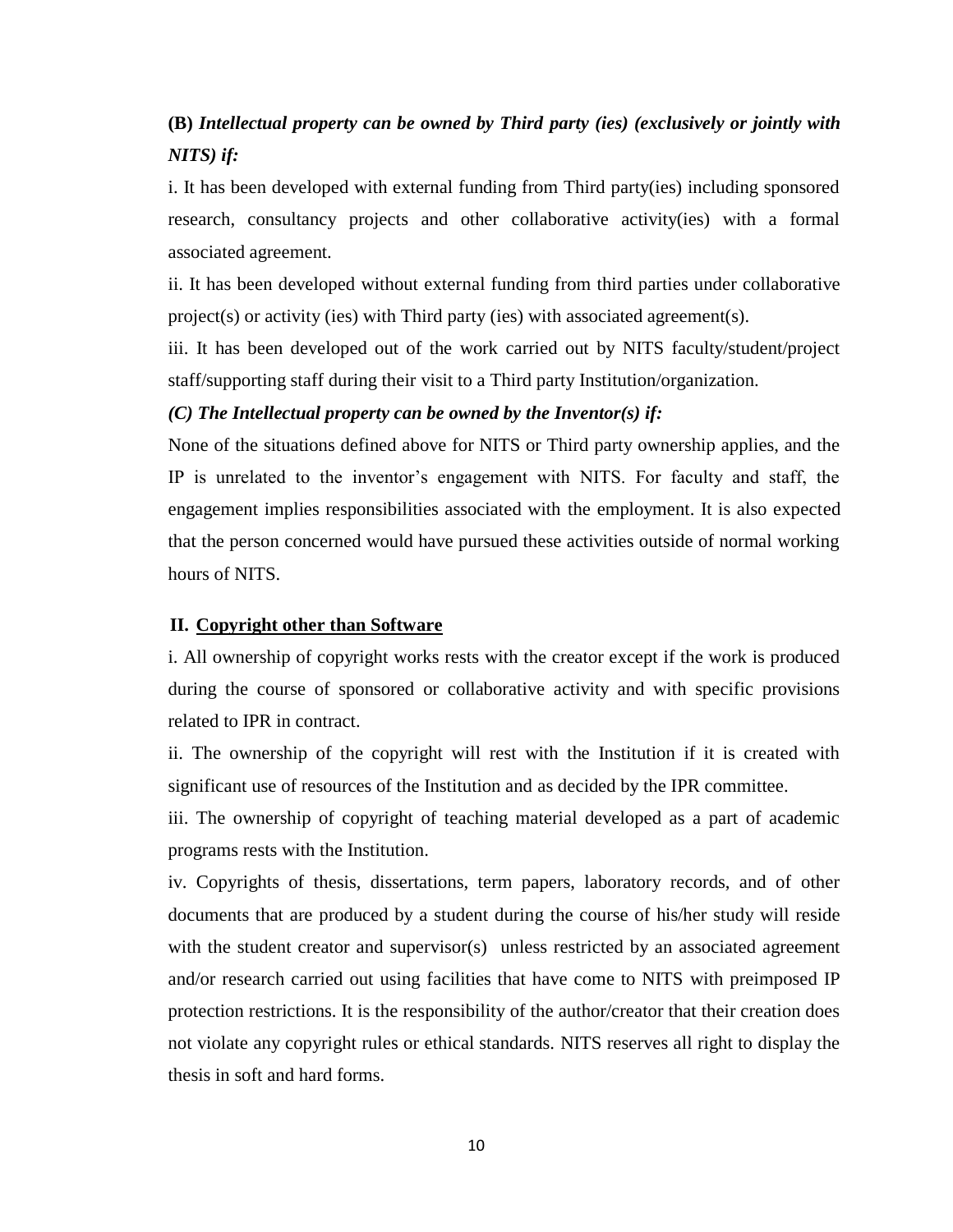## **III. TRADE MARK(S) / SERVICE MARK(S)**

- i. Goods and services involving NITS should be trademarked with NITS and the Institute will be the sole or exclusive owner.
- ii. The users of NITS' name through trademark will be bonded with certain standards and accountability.
- iii. Third parties can use the name of NITS with proper trademark only if the property has been licensed by the Institute through a signed agreement.
- iv. Prior approval of NITS is mandatory in the matter regarding the use of NITS's name and trademark in any electronic and digital media.

# **IV.COPYRIGHTS OWNED BY THIRD PARTIES**

### **(a) Software**

NITS expects that its faculty/staff/students/visitors to be aware about agreements made to the Third party related to software and databases. It may happen that NITS faculty/staff/students /visitors use software and databases for creating IPs which are not under licensed agreement by NITS with the Third party. Such software will have license restriction on IP creation and usage of such can hamper the institute policy in a legal sense. Therefore, prior settlement of any such license related issues with the Third party regarding software is essential before initiating IP protection.

Software of general use shall be procured with valid license.

# **(b) Other copyrighted material (other than software)**

It is strongly mentioned here that NITS and its faculty, students, supporting staff, project staff and visitors:

(i) Will not violate the copyright law of the nation related to any material,

(ii) Would use copyrighted materials for only personal use, teaching and research purposes as permitted by Indian law, and

(iii) Would not use copyrighted material in their thesis, publications, reports and other professional documents without taking explicit prior permission of the copyright holder.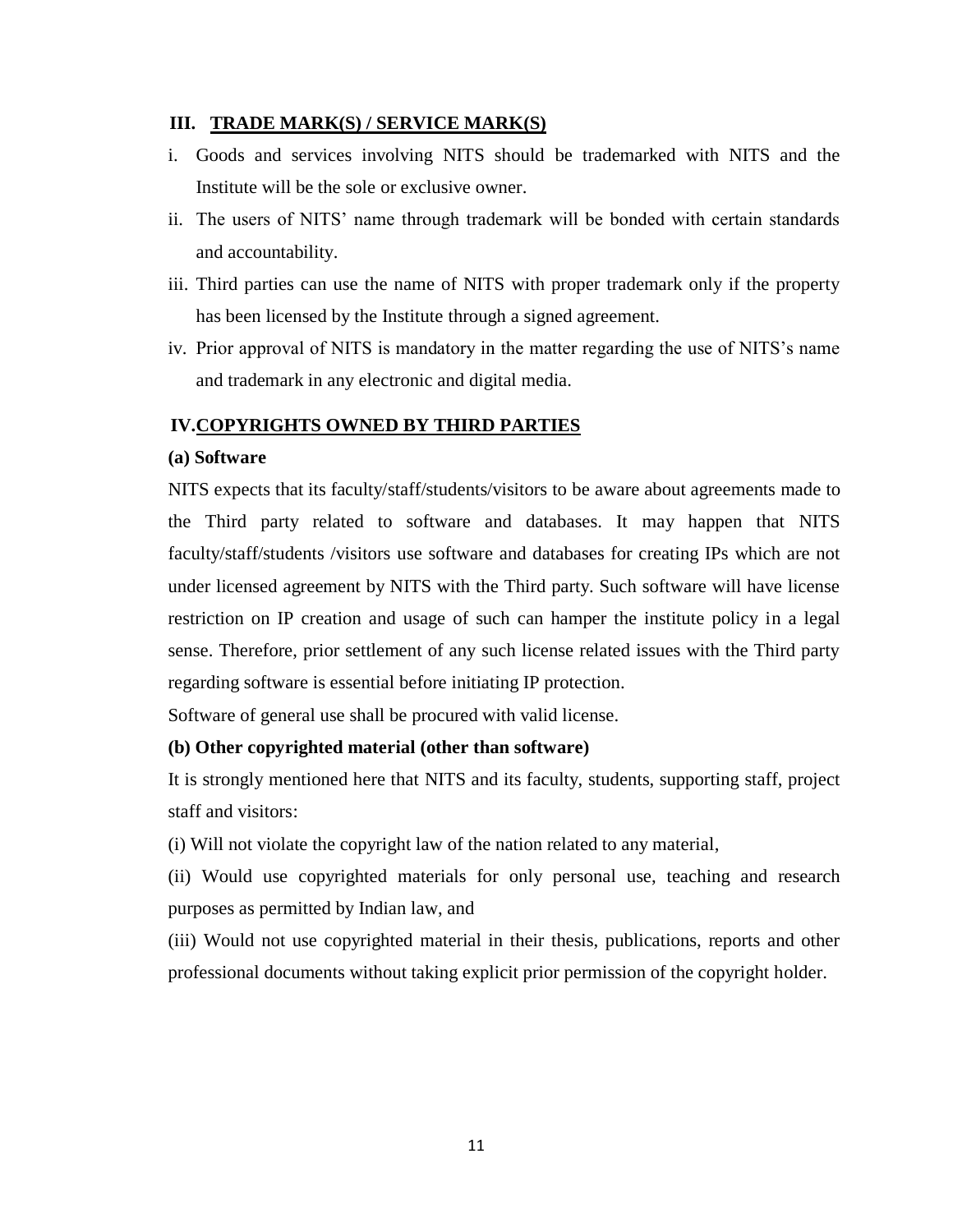#### **2.3 TECHNOLOGY TRANSFER**

The Intellectual Property of the Institute held either in the name of NITS or jointly with other Institutions/Industry will be marketed for commercial exploitation under agreements involving technology transfer, licensing and it's Inventor(s). The Inventor(s) may seek NITS to assign the rights to them after a certain holding period.

### **2.4 REVENUE SHARING**

The revenue arising out of licensing and commercialization of IP and royalty would be shared between the inventor(s) and the Institute in the appropriate ratio as follows:

| Inventor(s) share | NITS share |
|-------------------|------------|
| 60%               | 10%        |

# **2.5 INFRINGEMENTS, DAMAGES, LIABILITY AND INDEMNITY**

i). As a matter of policy, NITS shall, in any contract between the licensee and NITS, seek indemnity from any legal proceedings including this, but not limited to manufacturing defects, production problems, design guarantee, upgradation and debugging obligation.

ii). NITS shall also ensure that NITS personnel have an indemnity clause built into the agreements with licensee(s) while transferring technology or copyrighted material to licensees.

iii). NITS shall retain the right to engage in or desist from or not in any litigation concerning patent and license infringements.

#### **2.6 CONFLICT OF INTEREST**

The inventor(s) are required to disclose any conflict of interest or potential conflict of interest revenue sharing models. If the inventor(s) and/or their immediate family have a stake in a licensee-company, then they are required to disclose the stake they and /or their immediate family have in the company, and license or an assignment of rights for a patent to the licensee - company in such circumstances, shall be subject to the approval of the IP Management Committee.

#### **2.7 DISPUTE RESOLUTION**

The inventor(s) may appeal to the Director NITS on the occurrence of any disputes between NITS and the inventors regarding the implementation of the IPR policy.To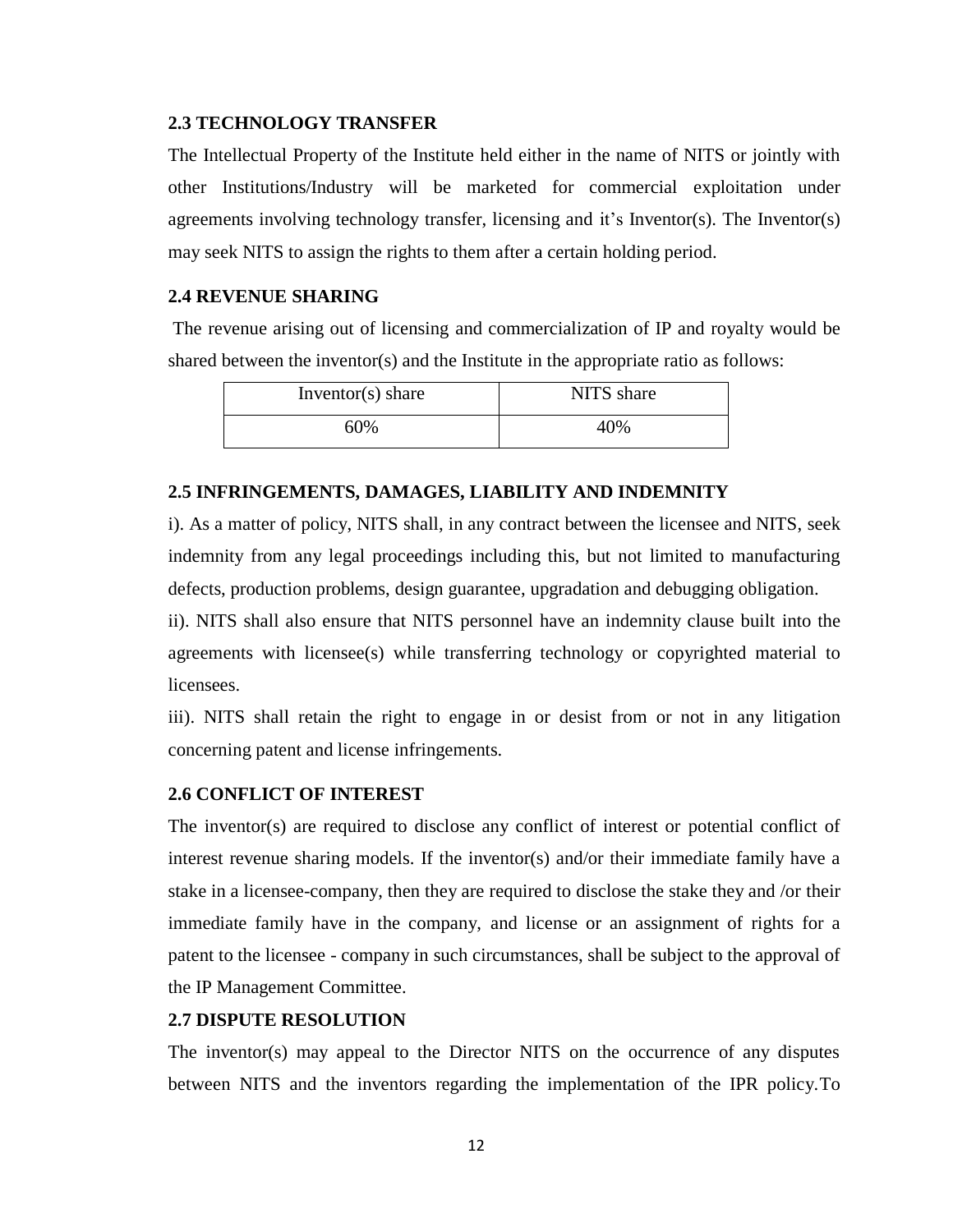address theconcerns of the inventor(s), an arbitration mechanism and arrangement will be developed. The Director's decision in this regard would be final and binding on both institute and inventor.

# **2.8 JURISDICTION**

As a matter of policy, all the agreements to be signed by NITS must have the jurisdiction of the courts in Assam and shall be governed the appropriate laws in India.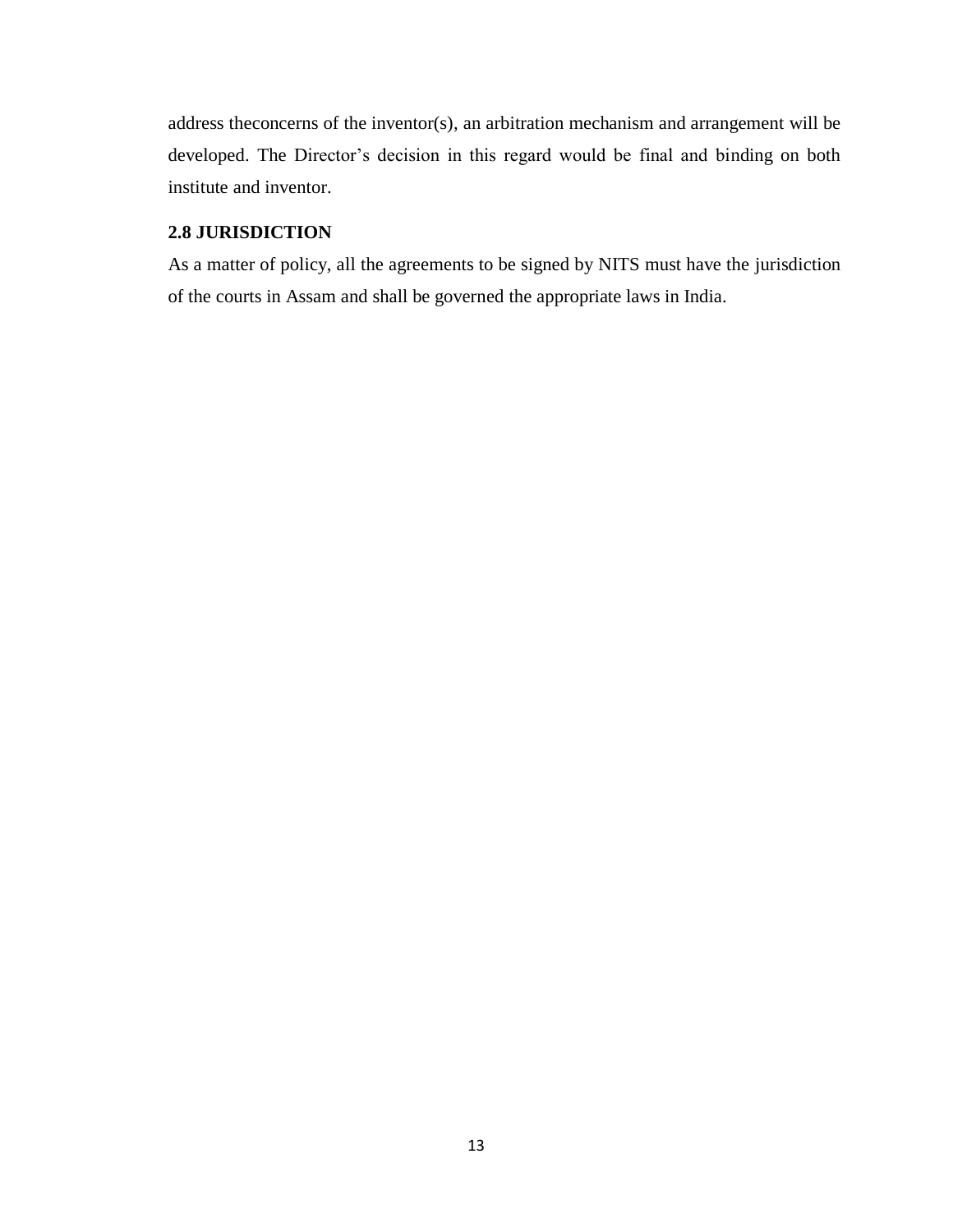#### **SECTION 3**

#### **TRANSFER AND USE OF IP IN NIT SILCHAR**

#### **3.1 INTRODUCTION**

The purpose of transfer and use of IP by NITS, which is a nonprofit educational organization, is to meet one of its stated objectives of disseminating the fruits of research and development for the benefit of the society. The institute recognizes that translation of created IP to products and services of benefit to society is a complex process that normally involves considerable risk taking and expenses. NITS on transfer and use of IP proposed here takes into account the above fact. Commercialization of IP is generally carried out via licensing or assignment. A licensing agreement is a partnership between an intellectual property rights owner (licensor) and another who is authorized to use such rights (licensee) in exchange for an agreed payment (fee or royalty) whereas assignment of IP involves transfer of ownership irrevocably and permanently to the assignee by the assignor.

#### **3.2 MATERIAL TRANSFER AGREEMENT (MTA)**

In case the material transfer clause is not covered, an appropriate MTA such as in the case of biotechnology inventions shall be signed between the donor and the recipient of the material regarding the use of the subject material.

#### **3.3 POLICY FOR IP LICENSING AND ASSIGNMENT**

Licensing intellectual property to a third party is the most common modality for technology transfer leading towards commercialization. There are various modes of licensing strategy which includes the following:

- **Exclusive licensing**: The licensor licenses the IP only to one licensee. In other words the licensee is the only one authorized by the licensor to use and exploit the IP. Even the licensor is excluded from using and exploiting the IP.
- Sole licensing: In this type of licensing, the licensor issues license to only one licensee. However, this will enable the licensor to use and exploit the IP also.